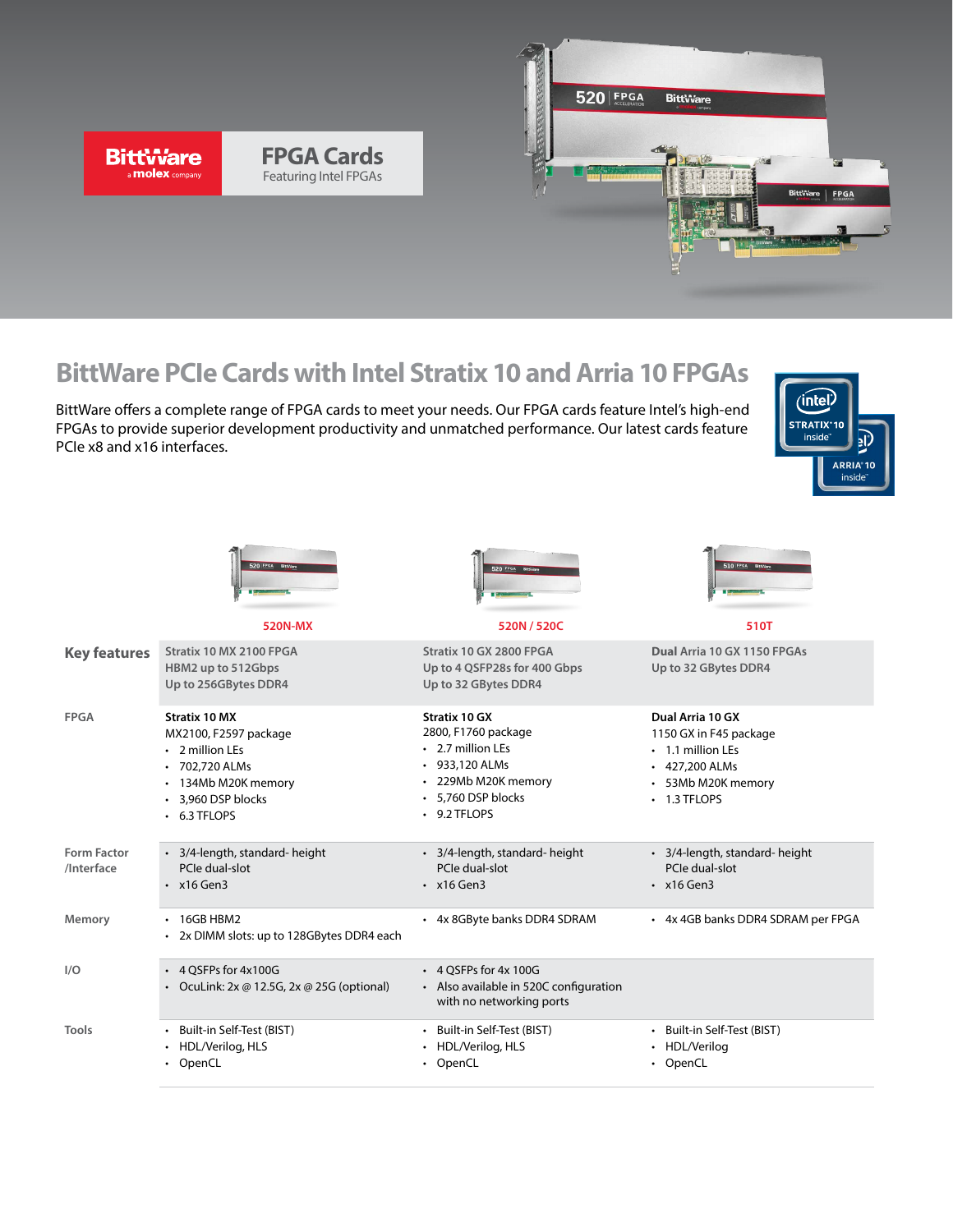|                                  | A10SA4 / A10PL4                                                                                                                 | 385A / 385A-SFP                                                                                                                                                                         | 385A-SoC                                                                                                                                                                   |
|----------------------------------|---------------------------------------------------------------------------------------------------------------------------------|-----------------------------------------------------------------------------------------------------------------------------------------------------------------------------------------|----------------------------------------------------------------------------------------------------------------------------------------------------------------------------|
| <b>Key features</b>              | Arria 10 GX1150 FPGA<br>Up to 2x QSFP28 for 10/40 GBps                                                                          | <b>Arria 10 GX 1150 FPGA</b><br>2x QSFP28 for 10/40 GBps or 6x SFPs                                                                                                                     | Arria 10 SX 660 FPGA<br>2x QSFP28 for 10/40 GBps                                                                                                                           |
| <b>FPGA</b>                      | Arria 10 GX<br>1150 GX in NF40 package<br>• 1.1 million LEs<br>$\cdot$ 427,200 ALMs<br>• 53Mb M20K memory<br>$\cdot$ 1.3 TFLOPS | Arria 10 GX<br>1150 GX in F45 package<br>• 1.1 million LEs<br>$\cdot$ 427,200 ALMs<br>• 53Mb M20K memory<br>$\cdot$ 1.3 TFLOPS                                                          | Arria 10 SX<br>660 GX in F34 package<br>$\cdot$ 660K LEs<br>$\cdot$ 250.540 ALMs<br>• 42Mb M20K memory<br>$\cdot$ 1.5 TFLOPS<br>• Dual-core Arm Cortex-A9 MPCore processor |
| <b>Form Factor</b><br>/Interface | • Low-profile (half-height, half-length)<br>PCIe single-slot<br>$\cdot$ x8 Gen3                                                 | $\cdot$ 385A<br>• Low-profile (half-height, half-length),<br>PCIe single-slot<br>$\cdot$ x8 Gen3<br>• 385A-SFP<br>• 3/4-length, standard- height,<br>PCIe dual-slot<br>$\cdot$ x16 Gen3 | • Low-profile (half-height, half-length)<br>PCIe single-slot<br>$\cdot$ x8 Gen3                                                                                            |
| Memory                           | • A10SA4: 2x 8GB banks DDR4<br>• A10PL4: 2x 16GB banks DDR4                                                                     | • 385A: 2x 4GB banks DDR3 SDRAM<br>• 385A-SFP: 2x 4GB banks DDR4 SDRAM                                                                                                                  | • One bank of DDR4 SDRAM<br>x72 for FPGA fabric<br>• One bank of DDR4 SDRAM<br>x40 for ARM processor                                                                       |
| I/O                              | • A10SA4: QSFP28 for 10/40G<br>• A10PL4: 2x OSFP28 for 2x 10/40G                                                                | - 385A: 2x QSFP28 for 2x 10/40G<br>$-385A-$ SFP: 6x SFPs                                                                                                                                | • 2x QSFP28 for 2x 10/40G                                                                                                                                                  |
| <b>Tools</b>                     | <b>BittWorks II Toolkit</b><br>• HDL/Verilog<br>• OpenCL                                                                        | · Built-in Self-Test (BIST)<br>• HDL/Verilog<br>• OpenCL                                                                                                                                | · Built-in Self-Test (BIST)<br>• HDL/Verilog<br>• OpenCL                                                                                                                   |





### To learn more, visit **www.BittWare.com**

#### Rev 2019.10.03 | October 2019

© BittWare 2019

Stratix 10 and Arria 10 are registered trademarks of Intel Corp. All other products are the trademarks or registered trademarks of their respective holders.

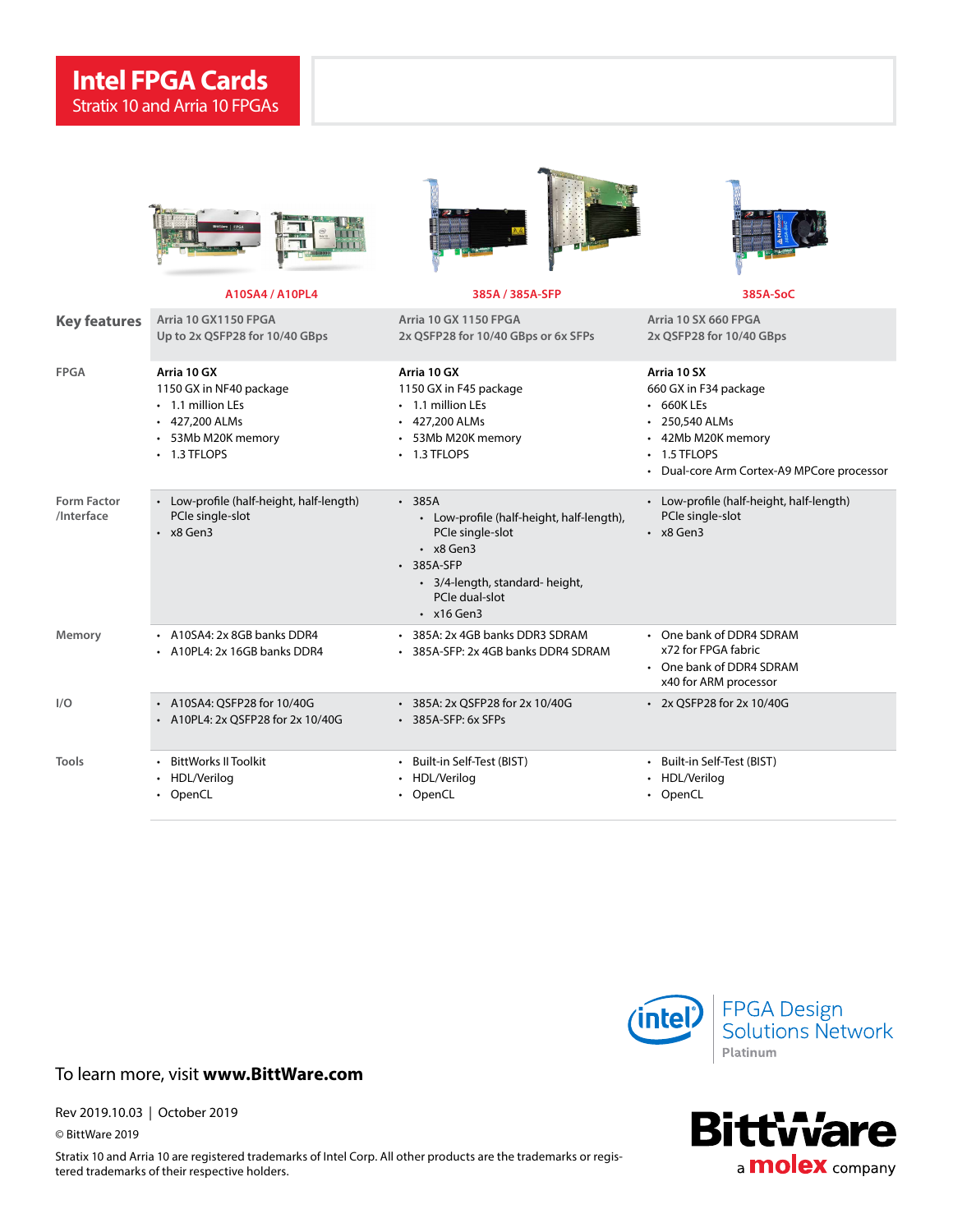

**FPGA Cards** Featuring Xilinx FPGAs



# **BittWare PCIe Cards with Xilinx UltraScale+ FPGAs**

BittWare offers a complete range of FPGA cards to meet your needs. Our FPGA cards feature Xilinx's highend FPGAs to provide superior development productivity and unmatched performance. Our latest cards feature PCIe x8 and x16 interfaces.



|                           | XUP-VV8                                                                                                                                                        | <b>XUP-VVH</b>                                                                                                                                  | XUP-P3R                                                                                                                            |  |  |
|---------------------------|----------------------------------------------------------------------------------------------------------------------------------------------------------------|-------------------------------------------------------------------------------------------------------------------------------------------------|------------------------------------------------------------------------------------------------------------------------------------|--|--|
| <b>Key features</b>       | <b>Virtex VU13P FPGA</b><br>4x QSFP-DD for 8x 100Gbps                                                                                                          | <b>Virtex VU37P FPGA</b><br>Up to 8 GBytes HBM2                                                                                                 | <b>Virtex VU9P FPGA</b><br><b>Serial Expansion interface</b>                                                                       |  |  |
| <b>FPGA</b>               | Virtex UltraScale+<br>VU9P or VU13P, D2104 package<br>• Up to 3.8 million LCs<br>• Up to 1,728 CLB LUTs<br>• Up to 360Mb UltraRAM<br>• Up to 12,288 DSP slices | Virtex UltraScale+<br>VU35P or VU37P<br>• Up to 2.8 million LCs<br>• Up to 1,304 CLB LUTs<br>• Up to 270Mb UltraRAM<br>• Up to 9,024 DSP slices | Virtex UltraScale+<br>VU9P, D2104 package<br>• 2.5 million LCs<br>$\cdot$ 1,182 CLB LUTs<br>• 270Mb UltraRAM<br>• 6.840 DSP slices |  |  |
| Form Factor<br>/Interface | • 3/4-length, standard- height<br>PCIe dual-slot<br>$\cdot$ x16 Gen3 PCIe                                                                                      | • 3/4-length, standard- height<br>PCIe dual-slot<br>$\cdot$ x16 Gen3 PCIe                                                                       | • 3/4-length, standard- height<br>PCIe dual-slot<br>$\cdot$ x16 Gen3 PCIe                                                          |  |  |
| Memory                    | • 4x DIMM slots: up to 128GBytes DDR4<br>each                                                                                                                  | • 2x DIMM slots: up to 128GBytes DDR4<br>each<br>$\cdot$ 8GB HBM2                                                                               | • 4x DIMM slots: up to 128GBytes DDR4<br>each                                                                                      |  |  |
| I/O                       | + 4x OSFP-DD for 8x 100G<br>$\cdot$ 2x OCuLink                                                                                                                 | $\cdot$ 4x OSFP28s for 4x 100G<br>• 2x UltraPort SlimSAS                                                                                        | $\cdot$ 4x OSFP28s for 4x 100G<br>• Serial Expansion interface to FPGA                                                             |  |  |
| Tools                     | <b>BittWorks II Toolkit</b><br>• HDL/Verilog, HLS                                                                                                              | <b>BittWorks II Toolkit</b><br>• HDL/Verilog, HLS                                                                                               | <b>BittWorks II Toolkit</b><br>• HDL/Verilog, HLS<br>· SDAccel                                                                     |  |  |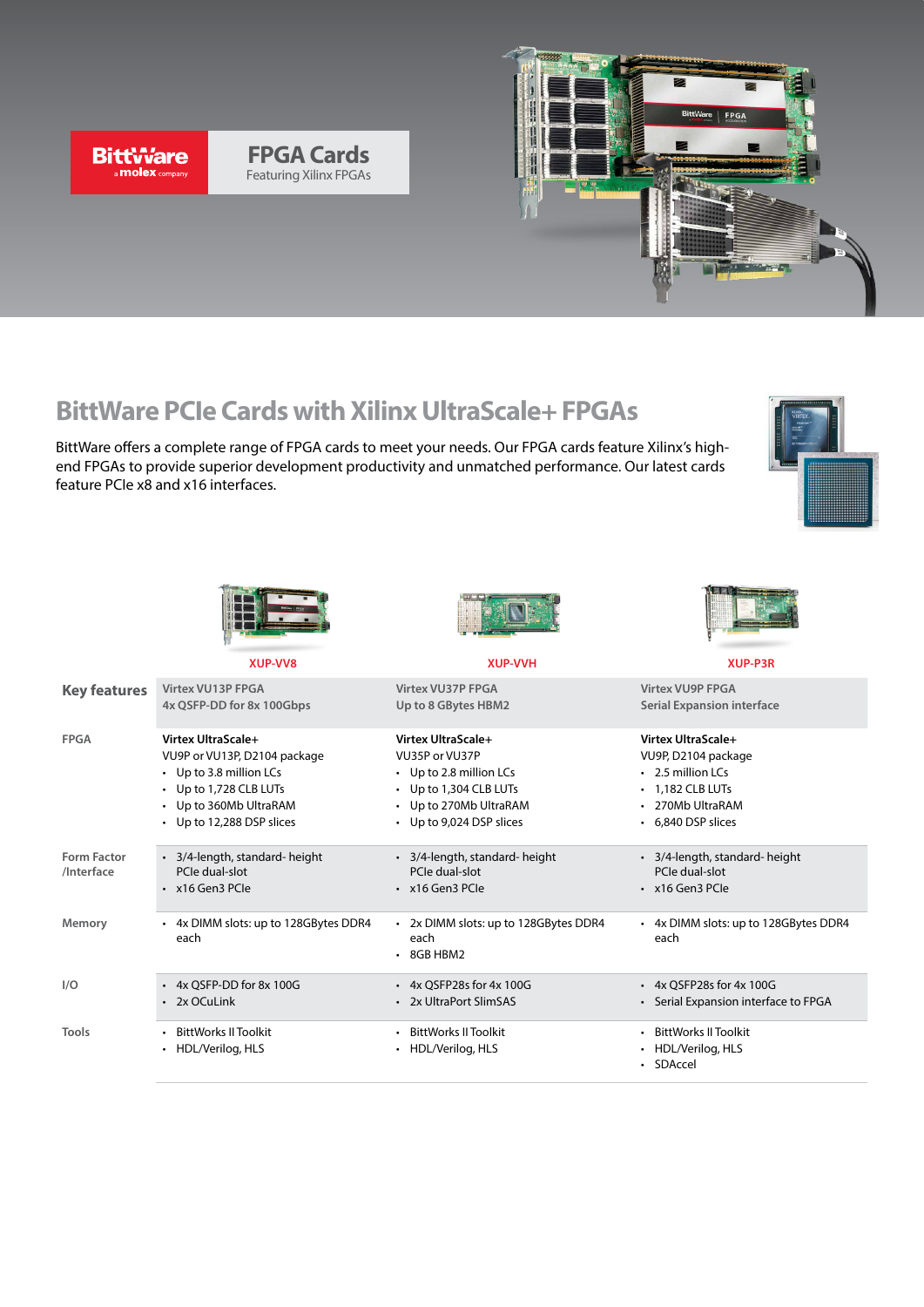|                           | <b>XUP-PL4</b>                                                                                                                                | 250-SoC                                                                                                                                                                                    | 250-U2/250S+                                                                                                                                                                         |  |  |  |
|---------------------------|-----------------------------------------------------------------------------------------------------------------------------------------------|--------------------------------------------------------------------------------------------------------------------------------------------------------------------------------------------|--------------------------------------------------------------------------------------------------------------------------------------------------------------------------------------|--|--|--|
| <b>Key features</b>       | <b>Virtex VU3P FPGA</b><br>Low profile                                                                                                        | UltraScale+ Zyng MPSoC<br>Ideal for NVMe storage arrays                                                                                                                                    | UltraScale+ KU15 FPGA<br>Ideal for NVMe storage arrays                                                                                                                               |  |  |  |
| <b>FPGA</b>               | Virtex UltraScale+<br>VU3P, C1517 package<br>• 0.8 million LCs<br>394 CLB LUTs<br>$\ddot{\phantom{a}}$<br>90Mb UltraRAM<br>• 2,280 DSP slices | Zyng UltraScale+<br>ZU19EG, FFVD1760 package<br>• 1.1 million LCs<br>$\cdot$ 523 CLB LUTs<br>• 36Mb UltraRAM<br>• 1.968 DSP slices<br>• Ouad-core ARM® Cortex™-A53 MPCore™<br>up to 1.5GHz | Kintex UltraScale+<br>KU15P, FFVA1156 package<br>• 1.1 million LCs<br>$\cdot$ 523 CLB LUTs<br>36Mb UltraRAM<br>• 1.968 DSP slices                                                    |  |  |  |
| Form Factor<br>/Interface | • Low-profile (half-height, half-length)<br>PCle single-slot<br>$\cdot$ x16 Gen3 PCIe                                                         | • Low-profile (half-height, half-length)<br>PCIe single-slot<br>$\cdot$ x16 Gen3 PCIe                                                                                                      | $\cdot$ 250-U2<br>• U.2 compliant 2.5" Drive Form Factor<br>$\cdot$ x8 Gen3 PCIe<br>$\cdot$ 250S+<br>• Low-profile (half-height, half-length),<br>PCIe single-slot<br>· x8 Gen3 PCIe |  |  |  |
| Memory                    | $\cdot$ 2x 16GB banks DDR4 (x72)                                                                                                              | • One bank 4GB DDR4 SDRAM x72<br>for FPGA fabric<br>• One bank 4GB DDR4 SDRAM x72<br>for MPSoC                                                                                             | • 250-U2: 8GB DDR4 SDRAM (x72)<br>• 250S+: 8GB DDR4 SDRAM (x80)                                                                                                                      |  |  |  |
| I/O                       | • 2x QSFP28 for 2x 100G                                                                                                                       | • 2x OSFP28 for 2x 100G<br>• Up to 4x OCuLink for NVMe, PCIe,<br>100/40/10GbE                                                                                                              | • 250S+: up to 4x NVMe storage drives                                                                                                                                                |  |  |  |
| Tools                     | <b>BittWorks II Toolkit</b><br>• HDL/Verilog, HLS                                                                                             | • Built-in Self-Test (BIST)<br>• HDL/Verilog, HLS                                                                                                                                          | · Built-in Self-Test (BIST)<br>• HDL/Verilog, HLS                                                                                                                                    |  |  |  |



## To learn more, visit **www.BittWare.com**

Rev 2020.01.14 | January 2020 © BittWare 2020

UltraScale+, Virtex, and Vivado are registered trademarks of Xilinx Corp. All other products are the trademarks or registered trademarks of their respective holders.